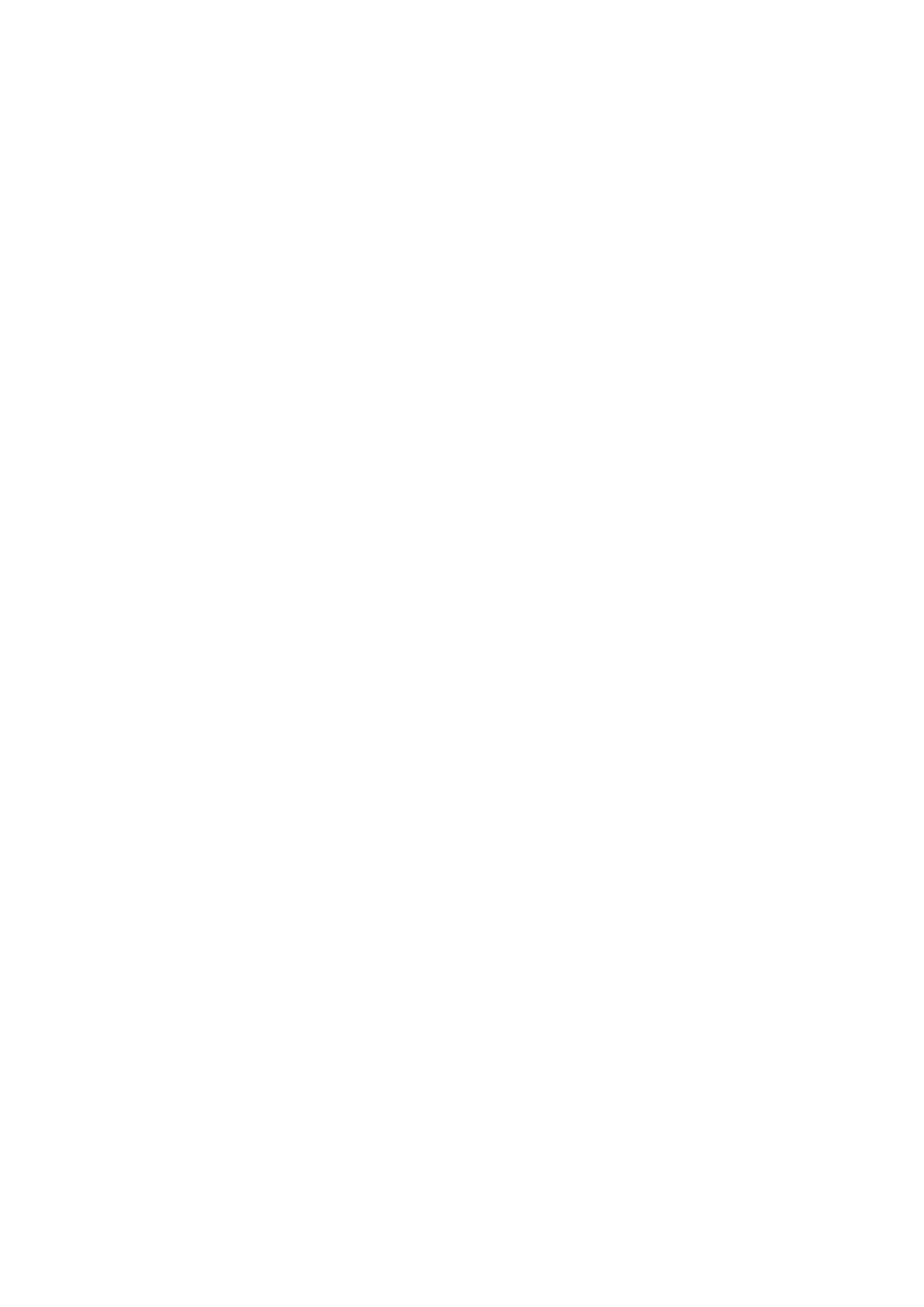## SwedishGLUE – Towards a Swedish Test Set for Evaluating Natural Language Understanding Models

Yvonne Adesam Aleksandrs Berdicevskis Felix Morger

Språkbanken, Department of Swedish, University of Gothenburg

December 11, 2020

## 1 Introduction

 $GLUE<sup>1</sup>$  and SuperGLUE<sup>2</sup> are collections of tasks for evaluating Natural Language Understanding (NLU) models (Wang et al., 2018, 2019). They consist of a number of pre-existing (possibly adapted) datasets, and can be used for benchmarking systems, with the explicit goal of rewarding general systems that can handle different linguistic tasks across different domains. GLUE/SuperGLUE currently only deal with English data, and the goal of the SwedishGLUE project (funded by Vinnova 2020–2021, ref: 2020-02523) is to create an evaluation set for Swedish.

The GLUE/SuperGLUE data consist of datasets that were already available. Some of them were already used for training and evaluating systems on a particular task, some have been adapted to be more suitable for evaluation. Generally, while Swedish is in no way a low-resource language, the amount of language resources available for English is unsurpassable. The first steps for developing a Swedish evaluation set are therefore to determine which tasks should be prioritized for evaluation, and making an inventory of which appropriate data are available for Swedish, and which could easily be created, or converted into a fitting form. Larger sets of training data are not within the scope of the current project.

The SwedishGLUE project application states that the following should be part of the Swedish evaluation data: sentence-level semantic similarity, words in context, bias, reading comprehension, and inference. Highest priority are reading comprehension (cf. Multi-Sentence Reading Comprehension and BoolQ

 $1$ See https://gluebenchmark.com

<sup>2</sup>See https://super.gluebenchmark.com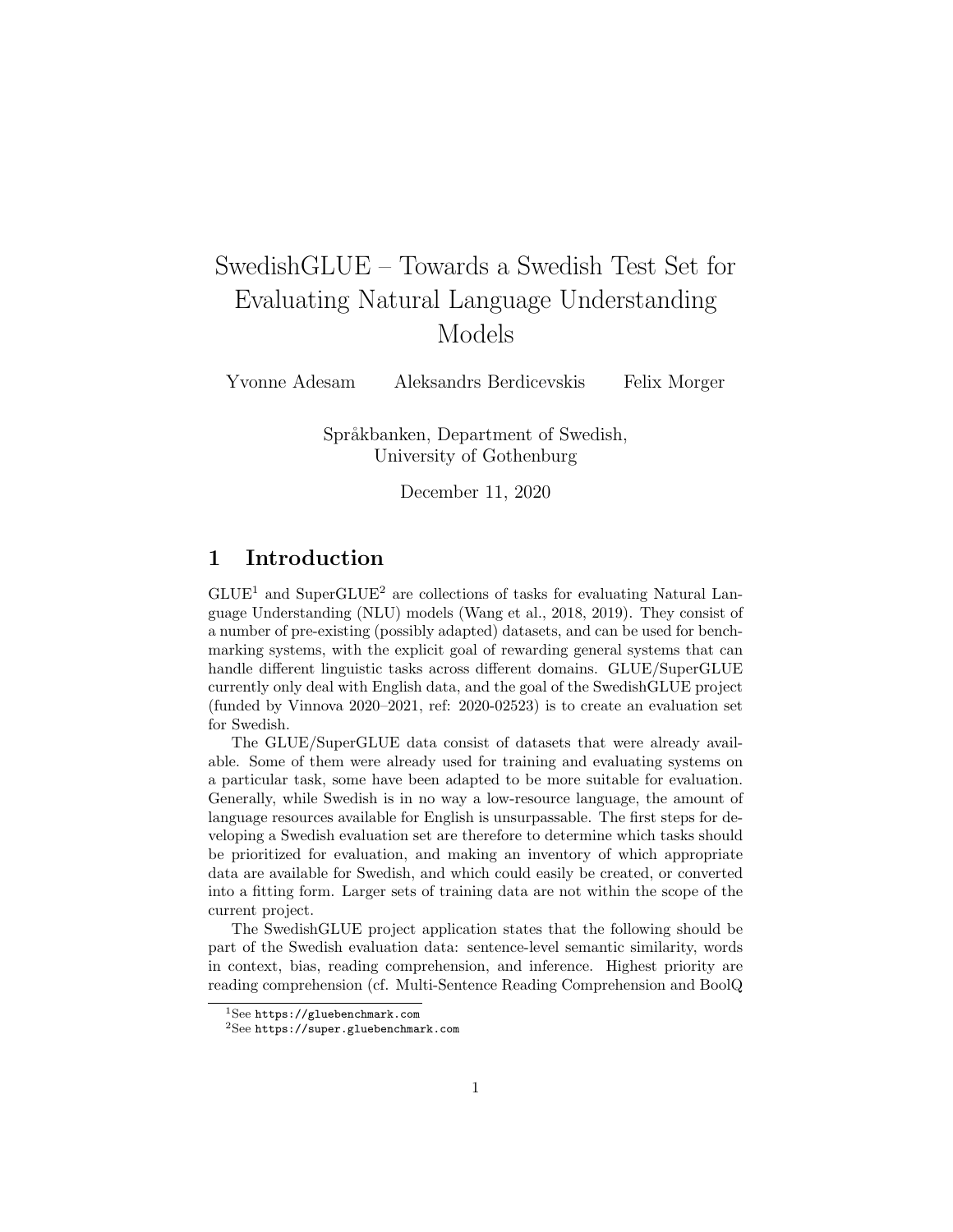from SuperGLUE), bias (cf. Winogender schemas/AX-g from SuperGLUE), and semantic similarity (cf. Microsoft Research Paraphrase Corpus from GLUE).

## 2 Desiderata

In this section, we describe what requirements we have for our final product, which properties are important to us. First of all, we would like to highlight that the very idea of "gold" datasets (benchmarks, evaluation sets) is that they are error-free (to the extent it is possible), well-understood and well-documented, since their purpose is to provide reliable and transparent evaluation. Datasets that do not fulfill these criteria can still be useful, but they should not be marketed as gold.

Documentation is particularly important. A drawback of (Super)GLUE is that they have not always thoroughly documented changes to the original datasets. We will also undoubtedly have to convert and change some existing datasets, and we plan to document all the changes we make (and document their initial state, too, which in some cases might be problematic, if relevant documentation is lost or incomplete). Our time estimate in table 1 takes that into account. For datasets that are large enough a split into train, dev and test should be provided.

We envision the final product of this project as a page on the Språkbanken website where all the resources (and the relevant documentation and information) are gathered. Setting up a shared-task platform, like the one (Super)GLUE is using, is beyond the scope of this project. Such a platform would also enable keeping part of test data hidden, which we currently leave for the future.

It is useful to estimate how well human beings perform on the benchmarks. This has been done both for GLUE (Nangia and Bowman, 2019) and Super-GLUE (Wang et al., 2019) using hired non-expert annotators. Note that human baselines are estimated using small randomly selected samples, not the whole datasets. These estimates suggest that for the GLUE tasks machines perform on average better than humans, while SuperGLUE still provides some headroom for further progress. The results, however, vary across datasets, models and training modes (humans, for instance, are typically much better at tasks where only small training sets are available). Human baselines are beyond the scope of this project, but can be implemented in the future, either as part of a larger effort or a project on its own.

## 3 Recommendations for SwedishGLUE

Within the SwedishGLUE project, we recommend creating new Swedish datasets for inference/entailment, word sense disambiguation, semantic similarity, lexical relations, reading comprehension, and sentiment analysis. These datasets are of high importance and at the same time relatively straightforward to create, in some cases by extraction from already available data. In addition, we rec-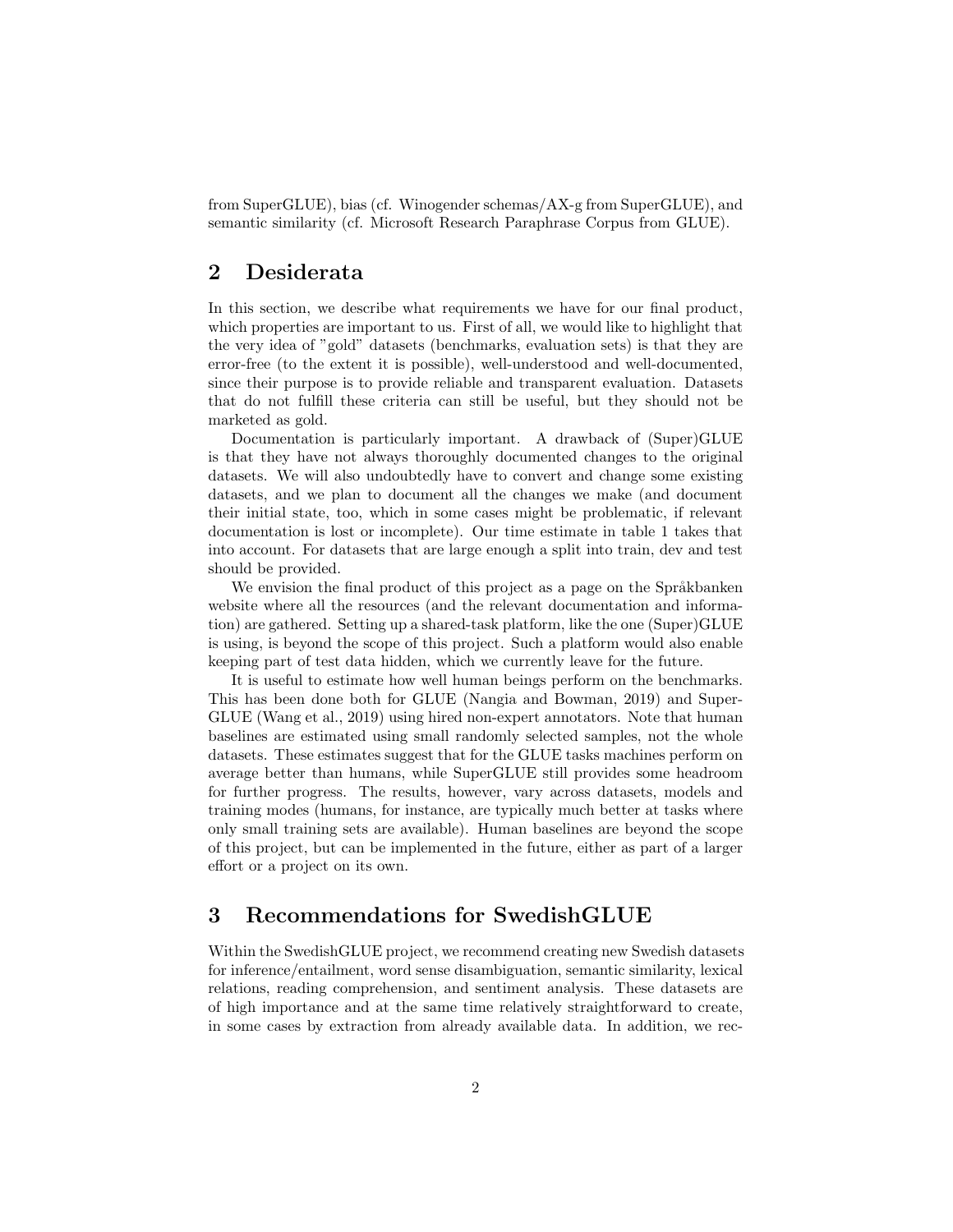| Task type            | Recommendation                                                                                                   | Time             | <b>Size</b>                     | Contact                    |
|----------------------|------------------------------------------------------------------------------------------------------------------|------------------|---------------------------------|----------------------------|
| Coreference          | (Semi-)manual                                                                                                    |                  |                                 | Yvonne                     |
| $(\text{sec. } 4.1)$ | translation                                                                                                      |                  |                                 |                            |
|                      | $(1)$ SweWinograd                                                                                                | 0.5              | $150$ sent                      |                            |
|                      | (2) SweWinogender                                                                                                | 0.5              | $120$ sent                      |                            |
| Inference/           | $(3)$ SweFraCaS-2:                                                                                               | $\overline{0.5}$ | $346$ prob-                     | Sasha                      |
| Entailment           | Adapt                                                                                                            |                  | lems                            |                            |
| $(\sec. 4.2)$        |                                                                                                                  |                  |                                 |                            |
|                      | (4)<br>FAQ-entail-                                                                                               | $\overline{2}$   |                                 |                            |
|                      | ment: New dataset                                                                                                |                  |                                 |                            |
| Word<br>sense        | SweWiC:<br>(5)<br>$Ex-$                                                                                          | $\mathbf 1$      | At<br>least                     | Gerlof                     |
| disambigua-          | from<br>tract<br>data                                                                                            |                  | 300<br>lem-                     |                            |
| tion (sec. $4.3$ )   | Saldo, Saldo:<br>$Ex-$                                                                                           |                  | mas                             |                            |
|                      | empel, SweFN and                                                                                                 |                  |                                 |                            |
|                      | Eukalyptus                                                                                                       |                  |                                 |                            |
| Sentence-level       | Paraphrase:<br>(6)                                                                                               | $\overline{3}$   | least<br>at                     | $\overline{\text{Yvonne}}$ |
| semantic             | Manual correction                                                                                                |                  | 100-200                         |                            |
| similarity           | of<br>an<br>autotrans-                                                                                           |                  | sentence                        |                            |
| $(\text{sec. } 4.4)$ | lated sample                                                                                                     |                  | pairs                           |                            |
| Lexical<br>se-       | $(7)$ LexRel:<br>Use                                                                                             | $\mathbf{1}$     | $40+$ K to-                     | Dana                       |
| mantics              | Saldo,<br>SweFN,                                                                                                 |                  | kens                            |                            |
| $(\sec. 4.5)$        | Swesaurus<br>and                                                                                                 |                  |                                 |                            |
|                      | Synlex for dataset                                                                                               |                  |                                 |                            |
|                      | $\sigma$<br>relatedness,                                                                                         |                  |                                 |                            |
|                      | synonymy<br>and                                                                                                  |                  |                                 |                            |
|                      | hyper/hyponymy                                                                                                   |                  |                                 |                            |
|                      | (8) Högskoleprovet                                                                                               | 0.5              |                                 |                            |
|                      | $\operatorname*{ord}% \left( \mathcal{M}\right) \equiv\operatorname*{ord}(\mathcal{M})\left( \mathcal{M}\right)$ |                  |                                 |                            |
| Sentiment            | $\overline{(9)}$<br>Sentiments:                                                                                  | $\overline{1}$   | to<br>up                        | Sasha                      |
| analysis             | Extract data from                                                                                                |                  | 1.5M                            |                            |
| $(\text{sec. } 4.6)$ | ABSABank                                                                                                         |                  | tokens                          |                            |
| Linguistic           | Leave for later                                                                                                  | $\overline{a}$   |                                 | $\overline{a}$             |
| acceptability        |                                                                                                                  |                  |                                 |                            |
| $(\sec. 4.7)$        |                                                                                                                  |                  |                                 |                            |
| Lexical<br>se-       | (10)<br>LexSem-                                                                                                  | $\theta$         | 31<br>word                      | Sasha                      |
| mantic change        | Change:<br>Re-use                                                                                                |                  | pairs                           |                            |
| $(\sec. 4.8)$        | the SemEval 2020                                                                                                 |                  |                                 |                            |
|                      | dataset                                                                                                          |                  |                                 |                            |
| Diagnostics          | $(11)$ Semi-manual                                                                                               | $\overline{2}$   | $\overline{1,100 \text{ sent}}$ | Felix                      |
| $(\sec. 4.9)$        | translation                                                                                                      |                  |                                 |                            |
| Reading com-         | SweSquad:<br>(12)                                                                                                | $\mathbf 1$      | least<br>at                     | Yvonne                     |
| prehension           | semi-manually con-                                                                                               |                  | 100-200                         |                            |
| (sec. 4.10)          | struct equivalent                                                                                                |                  | questions                       |                            |

Table 1: Recommendation for datasets to create within the SwedishGLUE project. Time estimates are given as person months.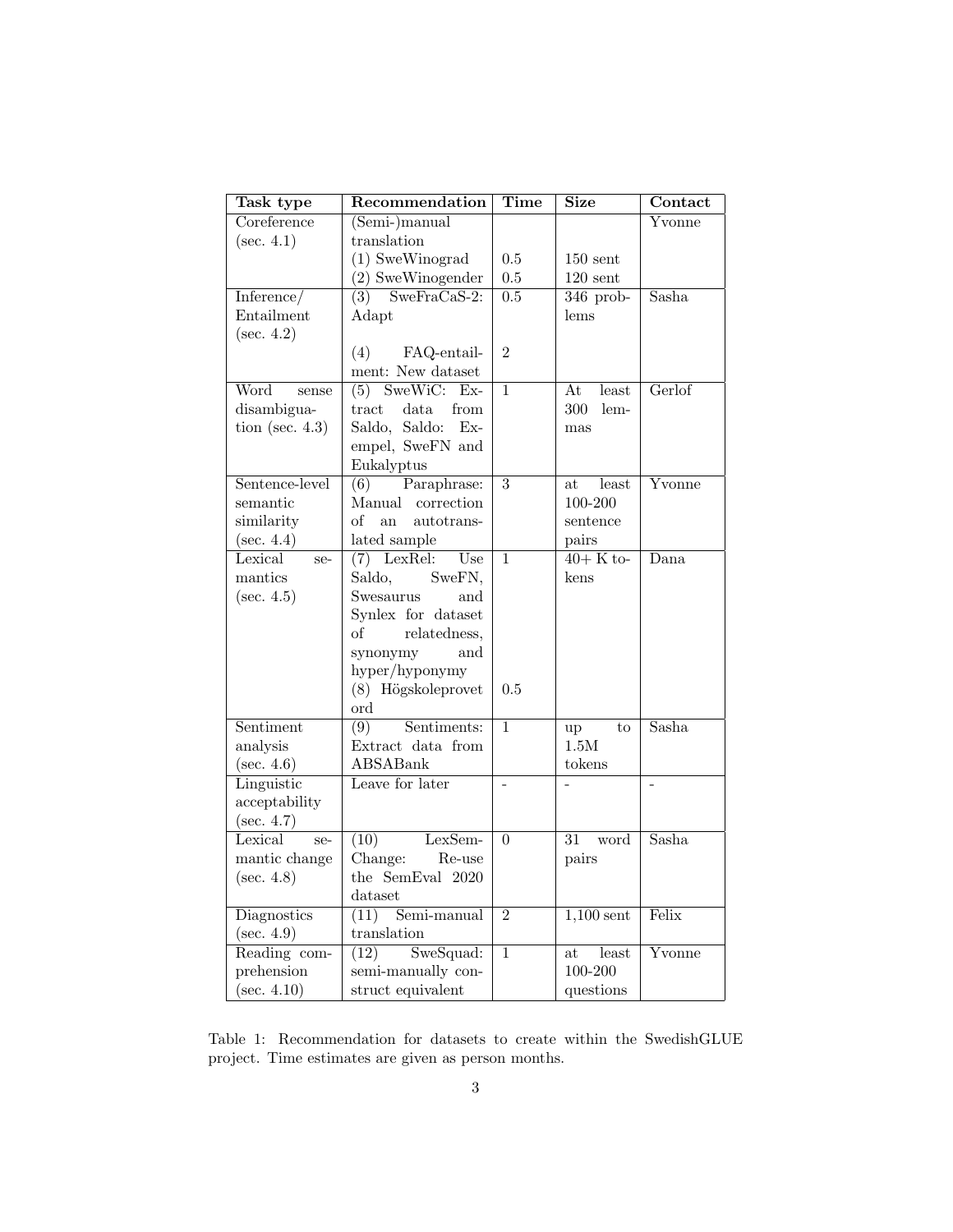ommend translating the English datasets for diagnostics and coreference, which may also be used for some diagnostics and bias detection. Finally, we will use an already available evaluation set for lexical semantic change.

An overview of our recommendation is found in Table 1. In section 4 we provide a detailed overview of all tasks and the rationales for our decisions. Overall, our selection is based on what we consider to be doable within the current project. While more datasets are needed for the future, we consider this to be an appropriate and broad-coverage start for a Swedish evaluation set.

Over all, we recommend the following eleven work packages where Swedish data are created or adapted for evaluation purposes. (The numbering refers to the numbers in table 1; note that their order is arbitrary.) All datasets will be created iteratively, where a first (or preliminary) version is released to the larger project group for testing and approval. For each work package we give an estimate of when the work will be carried out, as well as when a first version will be available to project members.

- 1. SweWinograd: October to January, review December
- 2. SweWinogender: October to January, review December
- 3. SweFraCaS-2: December, review January
- 4. FAQ-entailment: January to May, review February
- 5. SweWiC: January to March, review February
- 6. Paraphrase: January to May, review March
- 7. LexRel: February to April, review April
- 8. Högskoleprovet ord: October to December, review December
- 9. Sentiment: December to February, review January
- 10. LexSemChange: review December
- 11. SweDiagnostics: October to May, review January
- 12. SweSquad: January to May, review April

## 4 Overview of tasks

In this section we will shortly discuss the GLUE/SuperGLUE tasks and datasets, and discuss alternatives that could be used for a Swedish evaluation set. We broadly group the tasks, although they are generally difficult to categorize, because some tasks fit in several groupings.<sup>3</sup> The main reason for still categorizing tasks is that not all GLUE/SuperGLUE tasks will be addressed during the initial development round (i.e the SwedishGLUE project). In addition, some tasks will change compared to English, due to the availability of, or lack of, datasets for Swedish.

#### 4.1 Coreference

The two SuperGLUE tasks The Winograd Schema Challenge (which is the same as Winograd NLI in GLUE) and Winogender Schema Diagnostics deal with

<sup>3</sup>This is also visible in the GLUE/SuperGLUE papers, where the first one categorizes tasks, while the second one omits such a grouping.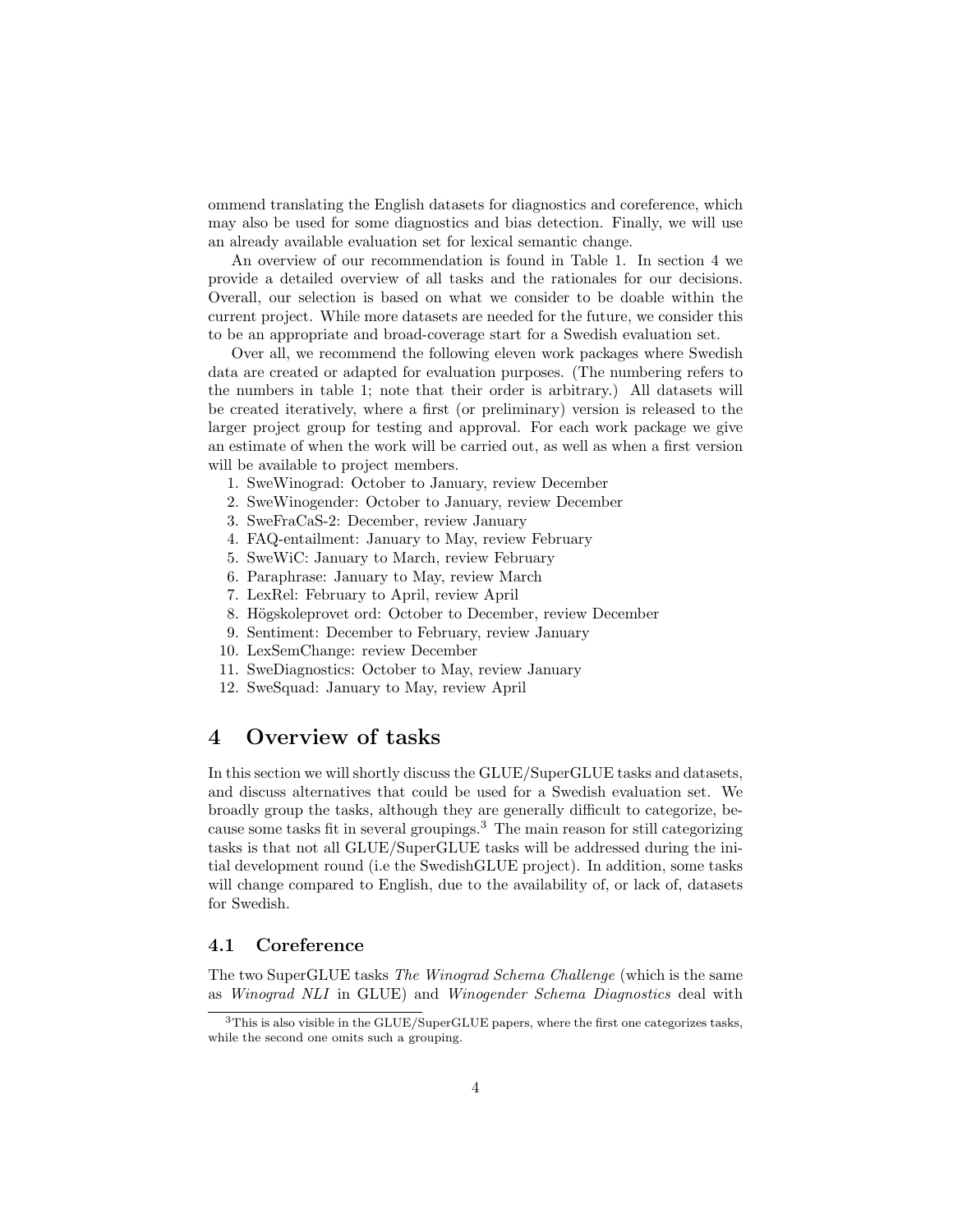coreference resolution. The latter is considered a diagnostic in SuperGLUE, also exposing bias.

The Winograd schema dataset<sup>4</sup> consists of  $150$  sentences in two variants, which contain a pronoun. The antecedent of the pronoun differs between the two variants. In the sentence 'The city councilmen refused the demonstrators a permit because they [feared/advocated] violence' the pronoun they points to the city councilmen if the sentence contains the word feared, and to the demonstrators if the sentence contains advocated.

The Winogender schema dataset<sup>5</sup> consists of sentence templates for 60 occupations, where each occupation has two different sentences tied to it. Each sentence contains the occupation, a participant (or 'someone'), and a pronoun (female, male, or neutral). The antecedent of the pronoun can be either the holder of the occupation, or the participant.

- The nurse notified the patient that ...
	- her shift would be ending in an hour.
	- his shift would be ending in an hour.
	- their shift would be ending in an hour.
- The nurse notified the patient that ...
	- her blood would be drawn in an hour.
	- his blood would be drawn in an hour.
	- their blood would be drawn in an hour.

The tasks are considered generally easy for humans, but less so for machines (humans achieve an accuracy of 100 on WSC; while the best system's performance is 93.8), as they require background knowledge, and may expose bias (humans on AX-g: gender parity 99.3, accuracy=99.7; best system: gender parity 98.3, accuracy 99.2). These datasets are therefore useful for both the more specific question of coreference resolution, but also for detecting bias, and as a general diagnostic (see section 4.9).

As far as we know, there is no similar dataset for Swedish available. We therefore propose to (semi-)automatically translate the schemas, with manual post-processing. Considering the task and the format of the sentences, semantic differences should not be too big of a problem. We estimate at most one month of work for translating both schema sets, which would result in high-quality test sets.

#### 4.2 Inference/entailment

Tasks dealing with inference or entailment in many respects are also about reading comprehension. Several tasks, however, strictly deal with logical entailment.

For the two MultiNLI tasks in GLUE a corpus annotated with textual entailment is used. The annotation consists of one of three labels (entailment, contradiction, or neutral, i.e neither) for sentence pairs. The texts are taken from a range of genres, and the two tasks, labelled matched and mismatched,

 $^4$ https://cs.nyu.edu/faculty/davise/papers/WinogradSchemas/WS.html

<sup>5</sup>https://github.com/rudinger/winogender-schemas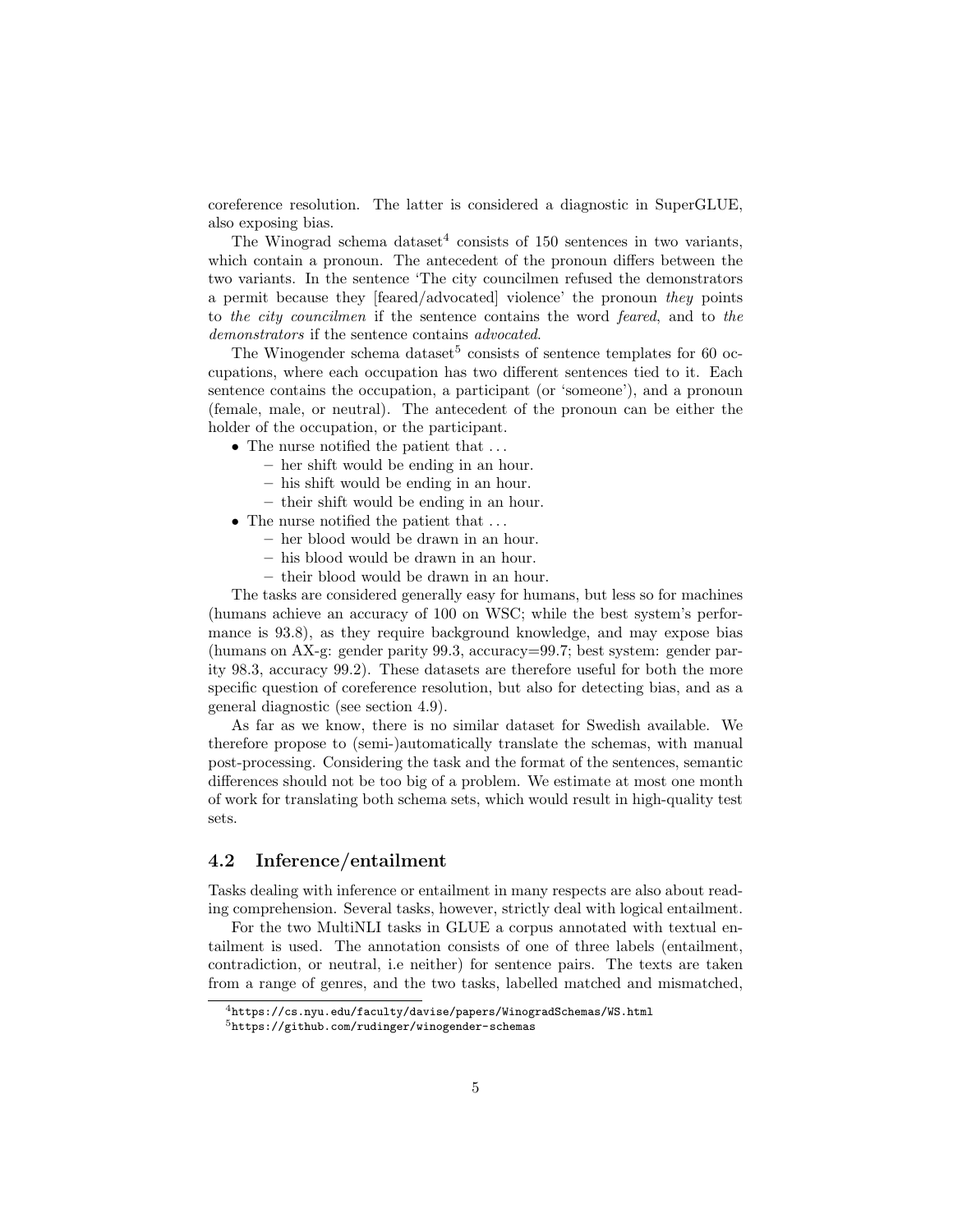are evaluated in-domain and cross-domain, respectively. The corpus contains more than 400K sentence pairs. This is similar to the GLUE/SuperGLUE task Recognizing Textual Entailment (RTE), where, given a short text and a hypothesis, the task is to determine whether the text entails the hypothesis. The labels are binary; entailment and no-entailment. The RTE contains just under 6K instances, taken from news text and Wikipedia.

A broader notion of entailment is visible in the SuperGLUE tasks based on CommitmentBank (CB) and Choice of Plausible Alternatives (COPA). CB contains 1200 instances, taken from news, fiction, and dialogue, annotated with the author's degree of commitment to the truth of a clause (true, false, uncertain). Only a part of the CB data is used for the SuperGLUE task, where interannotator agreement was above 80%. The COPA task requires the system to determine the cause or effect of a sentence, given two alternatives. The manually annotated data of 1000 questions is extracted from blogs and a photographyrelated encyclopedia.

A possible alternative for Swedish would be to automatically translate parts of the data and manually curate it to make sure it has sufficiently high quality. Another would be to scrape FAQs from the websites of authorities to get question-answer pairs. To create a high-quality dataset, this would include filtering out very long answers, and scrambling questions and answers to get negative examples, as well as additional manual curation.

As a first step, however, we propose using the Swedish version of The FraCaS textual inference problem  $set^6$  (Cooper et al., 1996; Ljunglöf and Siverbo, 2012), which consists of more than 300 problems, each with one or more statements and one yes/no-question. We estimate a small effort for data conversion and translation of some sentences, according to Ljunglöf and Siverbo (2012).

#### 4.3 Word sense disambiguation

SuperGLUE includes Words in Context (WiC), where the task is, given two text snippets and a polysemous word that appears in both sentences (not necessarily in the same form), to determine whether the word is used with the same sense in both sentences.

It is sometimes assumed that a plateau has been reached for word-level tasks and they thus are not really worthy of attention. That, however, is not true, at least not when tasks have to do with meaning. The human baseline for WiC is an accuracy of 80.0, and the best system performs at 76.5.

The SwedishGLUE application lists WiC as a priority (though not as a first-level priority). The relevant Swedish resources we have at our disposal are Saldo (Swedish Associative Thesaurus)<sup>7</sup> (Borin et al., 2013), Saldo: exempel<sup>8</sup>, Eukalyptus<sup>9</sup> (Adesam et al., 2018) and SweFN (Borin et al., 2010b). Saldo lists meanings of polysemous words, while Saldo: exempel provides example

 $^6$ https://github.com/heatherleaf/FraCaS-treebank

<sup>7</sup>https://spraakbanken.gu.se/resurser/saldo

<sup>8</sup>https://spraakbanken.gu.se/resurser/saldoe

<sup>9</sup>https://spraakbanken.gu.se/resurser/eukalyptus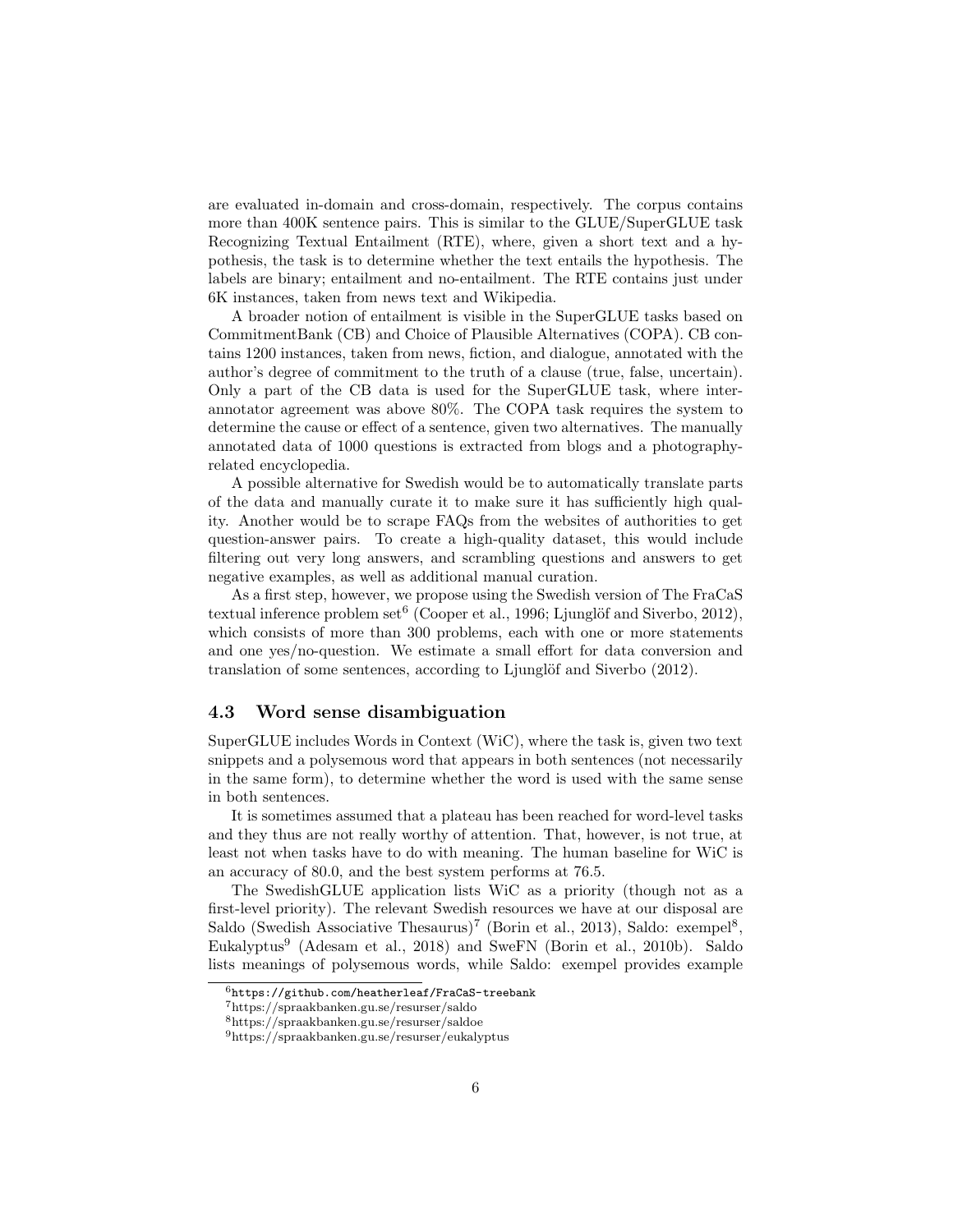sentences for some of the Saldo words. Out of 2785 words presented in Saldo: exempel 296 are polysemous. Of those, 190 have exactly two meanings, the remaining 106 have more. Eukalyptus has word-sense annotation that relies on Saldo meanings for more than 60K of its almost 100K tokens. Not all of these are of gold quality, but potential deficiencies are documented. Examples from SweFN can also potentially be used.

We suggest taking Saldo meanings and illustrating them with sentences from Saldo: exempel and Eukalyptus. A bulk of this work can be done automatically, but some manual curation will be required. We estimate the required time as one person month.

#### 4.4 Semantic similarity

GLUE features three datasets that can be classified as dealing with semantic similarity (at the sentence level): Microsoft Research Paraphrase Corpus (MRPC), Semantic Textual Similarity Benchmark (STS-B), and Quora Question Pairs (QQP). In MRPC, the task is to determine whether two sentences are paraphrases/semantic equivalents (the human baseline F1 is 86.3, best system performance 94.5). In STS-B, the task is to compute how similar two sentences are, returning a similarity score between 0 and 5 (92.7 vs 93.2). In QQP, the task is to determine whether a pair of questions (asked on the Quora website) are semantically equivalent (59.5 vs 76.1). In MRPC, the human annotation was performed by hired experts, in STS-B, it was mostly performed by crowdsourced annotators. For QQP, we were not able to find an explicit statement about where the annotation comes from, but it seems to be the product of the efforts of website users ("Quorans") who merge questions they deem similar. The dataset creators warn that ground-truth labels may contain some noise<sup>10</sup>.

Isbister and Sahlgren (2020) attempt to create a Swedish benchmark by automatically translating STS-B. They do not perform a systematic manual evaluation of the translated dataset, but acknowledge a high proportion of translation errors. Nonetheless, they hypothesize that since most of those errors concern vocabulary, it is possible to use the dataset for subword- and character-based models (but not word-based models). They do not, however recommend using the dataset for training or fine-tuning models.

There is little doubt that the translated dataset does contain some useful information. Nonetheless, we know it is flawed, but do not know how exactly and to what extent, and how the translation errors affect evaluation results. Furthermore, even if the automatic translation was perfect, it is not obvious that the semantic relationship between two translated sentences in one language would always be the same as between the two original ones in another language. Note that semantic similarity in general is a nebulous task: for all GLUE benchmarks, human baselines are low (especially for QQP, see also Nangia and Bowman (2019) about that), which suggests that inter-annotator agreement is also low and/or that the task itself is poorly formalizable.

<sup>10</sup>https://www.quora.com/q/quoradata/First-Quora-Dataset-Release-Question-Pairs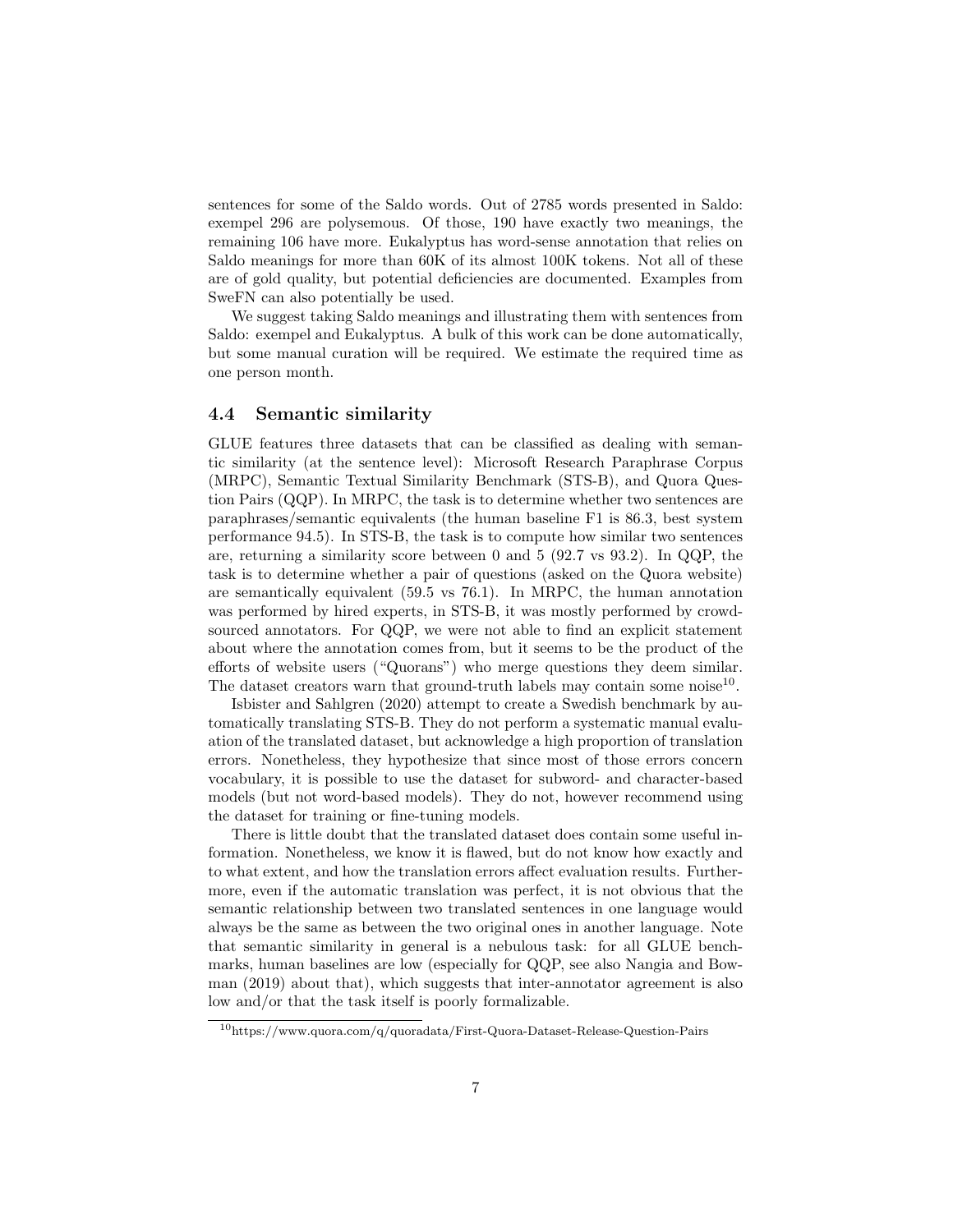We propose to use the translated dataset as a starting point, to extract a random sample of sentence pairs (from various genres represented in the original dataset), convert the available similarity judgments from the 0-5 scale to a simpler one (0-1 or 0-2) and then manually go through the sample, correcting the translations where necessary and checking whether the judgments make sense. We aspire to annotate 100-200 sentence pairs.

In addition, we also suggest creating a semantic-similarity benchmark at word level and making this task part of the lexical-relation suite, see section 4.5.

#### 4.5 Lexical semantics

As mentioned in section 4.4, it would be valuable to have a semantic-similarity dataset at word level. The absence of word-level datasets is actually a problem for Swedish NLP, since such a benchmark would be useful, for instance, for evaluation of word embeddings (Fallgren et al., 2016) or studies of lexical semantic  $change<sup>11</sup>$ .

For words, semantic similarity is usually understood either as 'synonymy' or 'relatedness' (which are related, but not synonymous notions). The datasets for these and potentially other lexical relations (for instance, (co)hypo- and hypernymy) can be constructed using the existing Swedish resources, such as: (1) SALDO (Borin et al., 2013), a lexical resource with over 130K Swedish words which contains morphological and lexical-semantic information for contemporary Swedish; (2) Swedish FrameNet (SweFN) (Borin et al., 2010a), a lexical-semantic resource that has been expanded from and constructed in line with the English Berkeley FrameNet (Fillmore et al., 2003), currently containing over 1K semantic frames with nearly 38K lexical units, and more than 8K annotated sentences that were manually annotated with semantic information; (3) Swesaurus (Borin and Forsberg, 2014), a Swedish wordnet based upon fuzzy synonym sets; (4) The People's Synonym Dictionary (Kann and Rosell, 2006), a synonym resource containing nearly 40K Swedish synonym pairs.

Most of the data can be extracted from these resources automatically, possibly with some manual curation. We estimate the time required for this step as one month.

In addition we will use högskoleprovet ordförståelse<sup>12</sup> (Swedish Scholastic Aptitude Test, word comprehension). The data belongs to Universitets- och högskolerådet (the Swedish council for higher education) and is freely available. To date (December 2020), there are close to 800 word tasks with five answer alternatives, where the correct answer is a synonym or hypernym to the main word or phrase. We estimate about half a month for collecting the tasks and making them available in a machine readable format.

<sup>11</sup>https://languagechange.org/

 $12$ https://www.studera.nu/hogskoleprov/infor-hogskoleprovet/ ova-pa-gamla-hogskoleprov/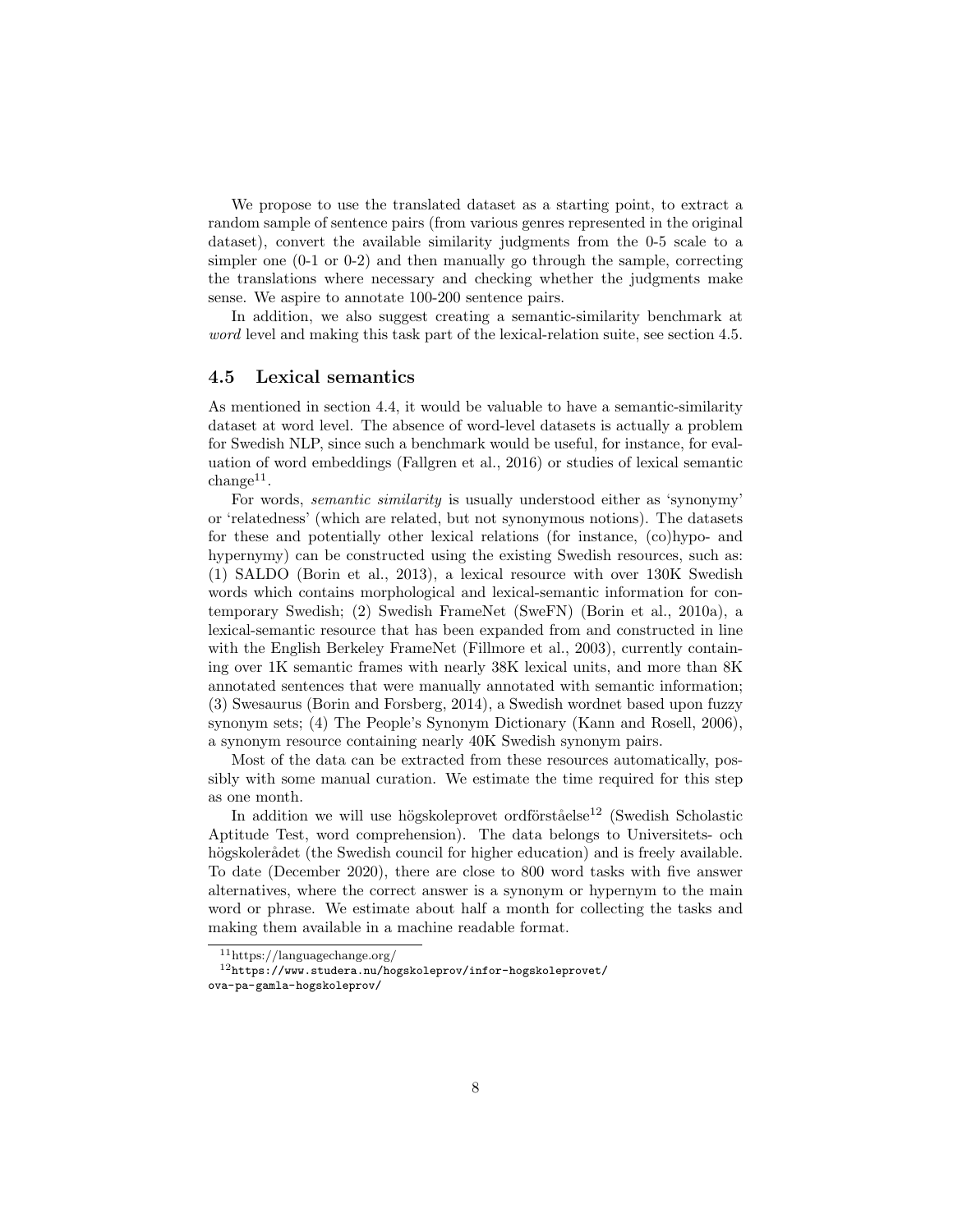#### 4.6 Sentiment analysis

Sentiment analysis is not prioritized in the SwedishGLUE application, but there are datasets at Språkbanken's disposal which make it relatively easy to create a sentiment-analysis benchmark.

GLUE uses SST-2 as a benchmark for sentiment analysis, which is a converted version of the Stanford Sentiment Treebank (Socher et al., 2013). There seems to be a very complicated relation to the original SST, which is not entirely transparent from the available documentation, but the original has less sentences, a finer-grained sentiment annotation and, most importantly, a syntactic tree for every sentence. The human baseline (97.8) for this benchmark has not been surpassed, though some systems come very close (97.5).

The Swedish resources in our possession are ABSAbank<sup>13</sup> (Rouces et al.,  $2020$ ), SenSaldo<sup>14</sup> (Rouces et al., 2018) and Swedish Sentiment Lexicon<sup>15</sup> (Nusko et al., 2016). In Absabank, each sentiment expression is annotated as a tuple that contains the following fields: one of five possible sentiment values (as in SST), the target (what the sentiment is about), the source (who holds the sentiment), and whether the sentiment expressed is ironic. The main difference from both SSTs is that Absabank's annotation is not at sentence level, but at "sentiment-expression" (typically a word or a phrase) level. SenSaldo and the Sentiment lexicon provide sentiment annotation at word level, but the annotation is at least in part automatic, so they are not really gold data.

This discrepancy means that we either have to formulate the task as "find the sentiment expressions within the sentence and annotate them" or to change the ABSAbank annotation. The latter may be a non-trivial task for us, while the former may be a more difficult task for the models being tested, which is not necessarily bad, given the high performance of the existing models on the (somewhat simpler) SST-2.

Thus, we currently recommend the former solution. The final decision, however, depends to a certain extent on the quality and consistency of ABSAbank annotation (which is not entirely clear from the published paper). We propose to start the work, estimate how much can be done within a month and do it.

#### 4.7 Linguistic acceptability

GLUE includes The Corpus of Linguistic Acceptability (CoLA) (Warstadt et al., 2018), which consists of binary acceptability judgments about English sentences drawn from books and journal articles on linguistic theory. We are not aware of any similar data being available for Swedish, although it is certainly possible to do the same work for Swedish that Warstadt et al. did for English (some examples may be found through the LinGO Grammar Matrix project<sup>16</sup>). We would, however, instead prefer to create datasets that explore linguistic accept-

<sup>13</sup>https://spraakbanken.gu.se/resurser/swe-absa-bank

<sup>14</sup>https://spraakbanken.gu.se/resurser/sensaldo

<sup>15</sup>https://spraakbanken.gu.se/resurser/sentimentlex

<sup>16</sup>http://matrix.ling.washington.edu/index.html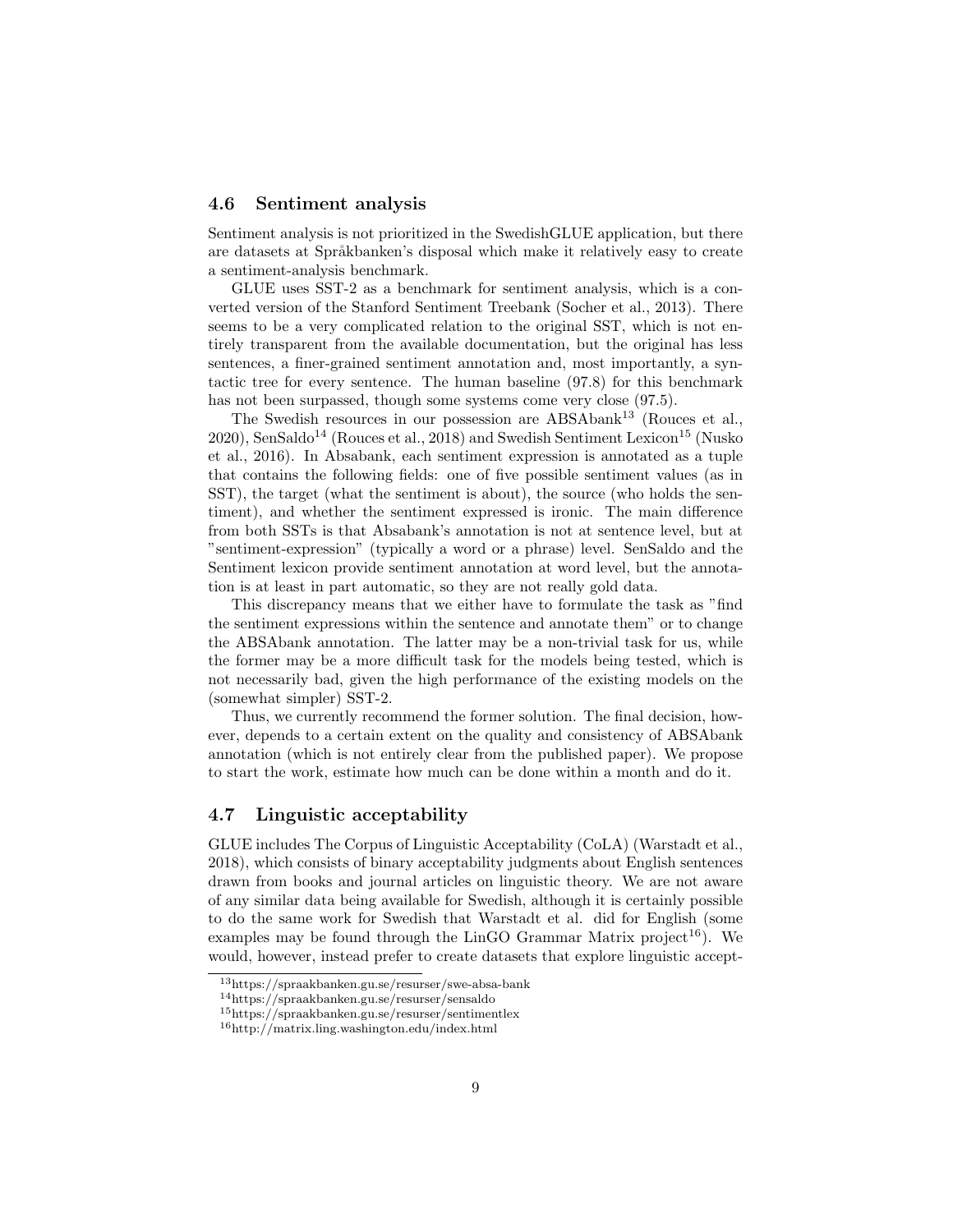| <b>Coarse-Grained Categories</b> | <b>Fine-Grained Categories</b>            |  |  |
|----------------------------------|-------------------------------------------|--|--|
| Lexical Semantics                | Entailment, Morphologi-<br>Lexical        |  |  |
|                                  | cal Negation, Factivity,<br>Symme-        |  |  |
|                                  | try/Collectivity, Redundancy, Named       |  |  |
|                                  | Entities, Quantifiers                     |  |  |
| Predicate-Argument Structure     | Arguments, Preposi-<br>Core               |  |  |
|                                  | tional Phrases, Ellipsis/Implicits,       |  |  |
|                                  | Anaphora/Coreference Active/Passive,      |  |  |
|                                  | Nominalization, Genitives/Partitives,     |  |  |
|                                  | Datives, Relative Clauses, Coordina-      |  |  |
|                                  | tion Scope, Intersectivity, Restrictivity |  |  |
| Logic                            | Negation, Double Negation, Inter-         |  |  |
|                                  | vals/Numbers, Conjunction, Disjunc-       |  |  |
|                                  | tion, Conditionals, Universal, Exis-      |  |  |
|                                  | tential, Temporal, Upward Monotone,       |  |  |
|                                  | Downward Monotone, Non-Monotone           |  |  |
| Knowledge                        | Common Sense, World Knowledge             |  |  |

Table 2: Coarse and fine-grained linguistic phenomena in GLUE diagnostics.

ability from a perspective relevant for research on language learning, language planning etc. We will currently not prioritize this task.

#### 4.8 Lexical semantic change

Lexical semantic change has recently been attracting increasing attention from the NLP community. Since we have a gold dataset at our disposal that can be used off the shelf<sup>17</sup> (Tahmasebi et al., 2020), we suggest including it in the collection.

#### 4.9 Diagnostics

In the same vein as GLUE/SuperGLUE, we intend to include a so called *diag*nostic dataset in SwedishGLUE. A diagnostic dataset, also referred to as test suite or *challenge set*, differs from normal evaluation data in that it is made up of specific examples, often hand-crafted, meant to assess pre-defined linguistic phenomena. As such, it does not represent a natural distribution as it occurs in written or spoken language and, thus, the raw performance of the diagnostic dataset should not be used as a metric to compare the performance of models overall. Rather, it should be used as an indicator to how well a system handles the particular linguistic phenomena in question.

<sup>17</sup>https://spraakbanken.gu.se/resurser/semeval2020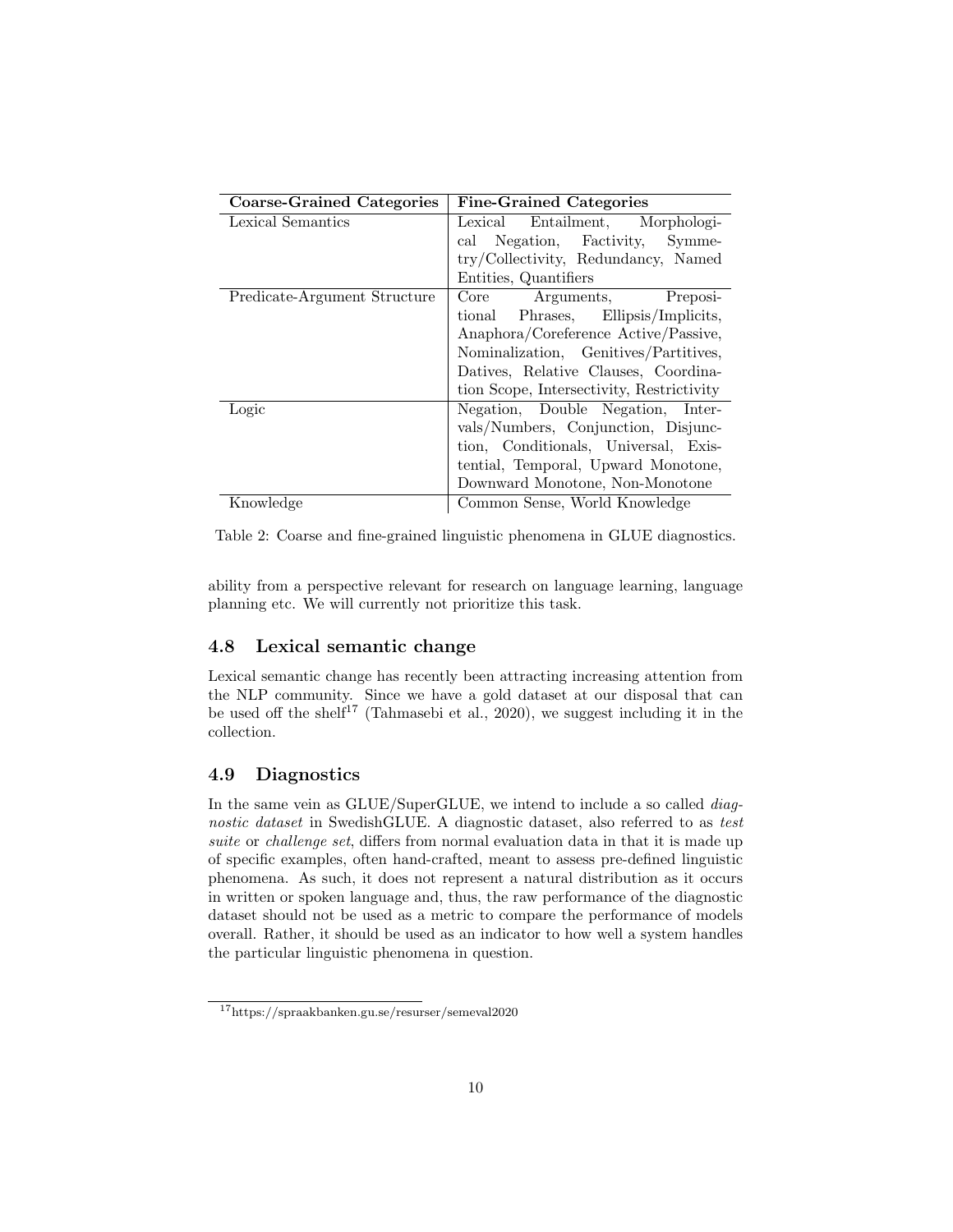Defining which linguistic phenomena to cover is one of the greatest challenges in creating a diagnostic dataset. Luckily, the authors of GLUE and their predecessors of FraCaS (Cooper et al., 1996) have laid out a set of categories meant to cover a broad set of linguistic phenomena. These categories are made of up to four coarse-grained categories and more than 40 fine-grained subcategories, illustrated in table 2.

The diagnostics in (Super)GLUE are made in the context of the MultiNLI tasks defined in GLUE and the classifiers for those tasks are used to evaluate the diagnostic dataset. Thus, each entry in the GLUE Diagnostic Dataset contains a pair of sentences, where one is a conclusion and the other is the premise, a label specifying whether the relation between the sentences is a contradiction, entailment or neutral, and, importantly, the linguistic phenomena found in those sentences. The dataset consists of 1100 such sentence pairs. Since the distribution of classes is imbalanced, R3, a three-class generalization the Matthews correlation coefficient, is used for evaluation.

For the purposes of SwedishGLUE, the construction of a diagnostic dataset for Swedish will be dependent on the selection of linguistic phenomena and the choice of data. Due to the high-level nature of the linguistic phenomena and the MultiNLI task at hand, many of the sentences in the GLUE diagnostic dataset would keep the same linguistic phenomena if translated directly from English to Swedish. A few categories, such as prepositional phrases or datives, are specific to English syntax, however, due to the grammatical similarities between Swedish and English we estimate that most of these would work for Swedish as well with perhaps only slight modification.

What is important to note is that the usefulness of the diagnostic evaluation will be highly dependent on the quality and quantity of the data as well as the trained classifier used for the inference and entailment tasks. If the performance of the classifier on inference and entailment is not good in general, the diagnostic will have little to say about what linguistic phenomena it has or has not captured.

Apart from complementing the rest of the SwedishGLUE project, this dataset is also a unique contribution in that its one of the first of its kind for Swedish. Although some preliminary work has started for machine translation (Ahrenberg, 2018) and the FraCaS test suite has been semi-automatically translated to Swedish Ljunglöf and Siverbo  $(2012)$ , at the time of writing, there are no other datasets that would be of the same size for Swedish.

Since the data creation process involves delicate consideration of high level linguistic phenomena, we suggest using an expert in linguistics to be involved in the post-processing of the translations. With the data creation work and the extensive documentation that would be required for the linguistic categories, we estimate the diagnostic dataset can be done in two months.

Another very recent promising approach to diagnostics is to use psycholinguistically inspired datasets (Ettinger, 2020). We suggest considering it as a future possibility, but not part of this project.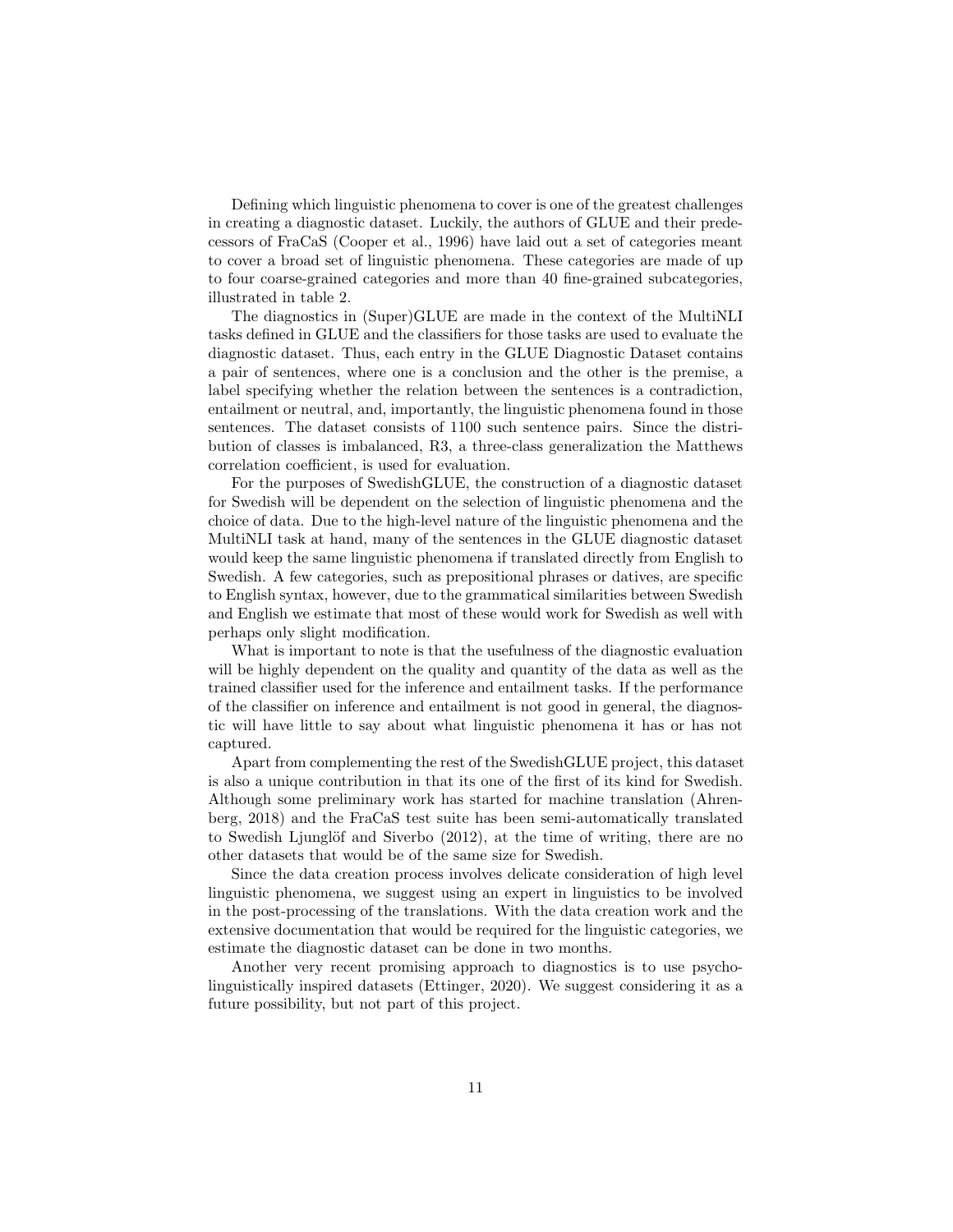#### 4.10 Reading comprehension

The category of reading comprehension to some extent overlaps with tasks dealing with inference/entailment (see section 4.2) and question-answering tasks. Here we will discuss the SuperGLUE tasks Multi-Sentence Reading Comprehension and Reading Comprehension with Commonsense Reasoning, as well as the SuperGLUE task BoolQ and the GLUE task Question NLI.

The dataset used for the Question NLI task originally consists of questionparagraph pairs, where one of the sentences in the paragraph (drawn from Wikipedia) contains the answer to the corresponding question (written by an annotator). The data was converted for the task into question-answer pairs, with the labels entailment/not-entailment. The task contains  $100K$  such pairs.

The BoolQ tasks requires that the system, given a short text passage and a question, determines whether the answer to the question is true or false. The data consist of close to 16K such triples (question, passage, answer), extracted from Wikipedia.

For the task of Reading comprehension with commonsense reasoning each example consists of a news article and a Cloze-style question about the article in which one entity is masked out. The system must predict the masked out entity from a list of possible entities in the provided passage, where the same entity may be expressed with multiple different surface forms, which are all considered correct. There are more than 120K articles taken from news texts in the evaluation set.

The Multi-sentence reading comprehension task, finally, presents a short text (paragraph) and a question about the text. There is no pre-specified amount of correct answers to each question, and the answers are not required to be a span in the text. The task contains 10K paragraph-question-answers-tuples, taken from seven different domains, such as news, fiction, and historical text.

All four of these tasks deal with answering questions based on a short text. While it would be possible to translate some of the English data into Swedish, we can assume that quality checks and corrections would take a lot of time, to achieve high-quality data. Another possibility would be to create a small dataset by extracting texts, e.g. from Swedish Wikipedia, and manually construct questions. Or we could scrape FAQs from the web, with an additional manual effort of curating the data (see also section 4.2).

We would also have like to re-use högskoleprovet läsförståelse<sup>18</sup> (Swedish Scholastic Aptitude Test, reading comprehension). Högskoleprovet is given twice a year to test various aspects of language skills and logical reasoning, and students can then use the result as an alternative means to school grades to apply for university studies. As of now (December 2020) there are 48 shorter texts (less than one page but with multiple paragraphs) with 2 questions each, and 46 longer texts (around one and a half page) with 4 questions each. Each question has 4 alternative answers, of which only one is correct. Generally, this makes högskoleprovet läsförståelse most similar to the BoolQ task, since the

<sup>18</sup>https://www.studera.nu/hogskoleprov/infor-hogskoleprovet/

ova-pa-gamla-hogskoleprov/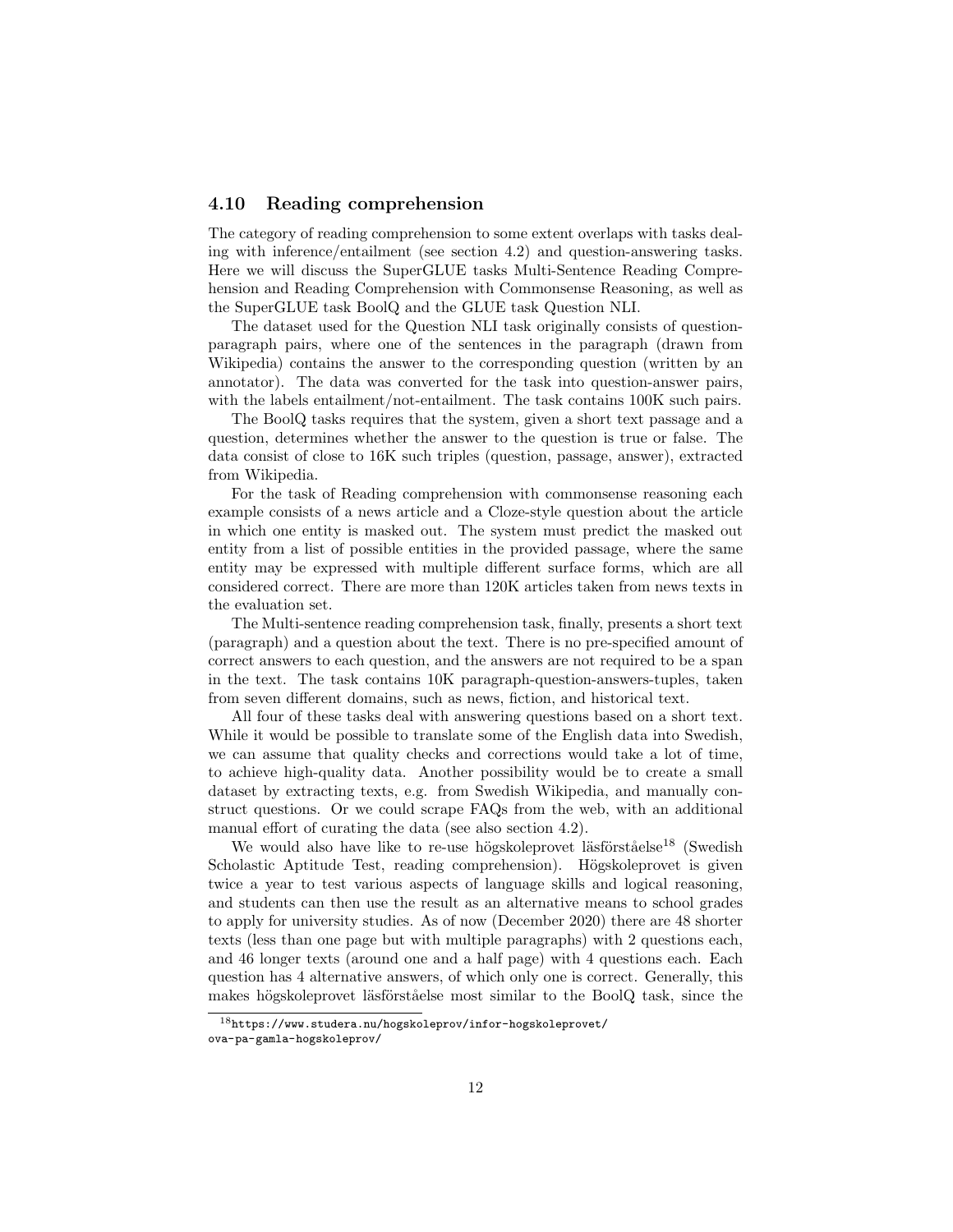system has to determine if an answer is true or false, while the texts are longer than for any of the GLUE/SuperGLUE reading comprehension tasks. Unfortunately, in contrast to the word task (section 4.5) each text has a different copyright owner, and so trying to get permissions is not possible within the current project.

We suggest re-using the English SQuAD data. Instead of translating the whole data set for SweSquad, we propose applying the method by Vakili (2020), who uses multilingual sentence embeddings to find answers to English SQuAD questions in Swedish Wikipedia articles. This reduces the translation work, but still requires manually selecting the Swedish answers, and translating the questions from English to Swedish. We estimate about one month of work for a smaller set of questions.

## Acknowledgments

This report would not have been written without extensive discussions with our colleagues Dana Dannélls, Markus Forsberg, Gerlof Bouma, and Lars Borin.

## References

- Yvonne Adesam, Gerlof Bouma, Richard Johansson, Lars Borin, and Markus Forsberg. The Eukalyptus treebank of written Swedish. In Seventh Swedish Language Technology Conference (SLTC), Stockholm, 7–9 November 2018, 2018.
- Lars Ahrenberg. A challenge set for English-Swedish machine translation. In Proceedings of The Seventh Swedish Language Technology Conference (SLTC-2018), pages 27–30, Stockholm, 2018.
- Lars Borin and Markus Forsberg. Swesaurus; or, the Frankenstein approach to Wordnet construction. In Proc. GWC 2014, pages 215–223, Tartu, 2014. GWA.
- Lars Borin, Dana Dannélls, Markus Forsberg, Dimitrios Kokkinakis, and Maria Toporowska Gronostaj. The past meets the present in Swedish FrameNet++. In Proceedings EURALEX 2010, pages 269–281, Leeuwarden/Ljouwert, 2010a. Fryske Akademy.
- Lars Borin, Dana Dann´ells, Markus Forsberg, Maria Toporowska Gronostaj, and Dimitrios Kokkinakis. The past meets the present in swedish framenet +. In 14th EURALEX International Congress, 2010b.
- Lars Borin, Markus Forsberg, and Lennart Lönngren. SALDO: a touch of yin to WordNet's yang. Language Resources and Evaluation, 47(4):1191–1211, 2013.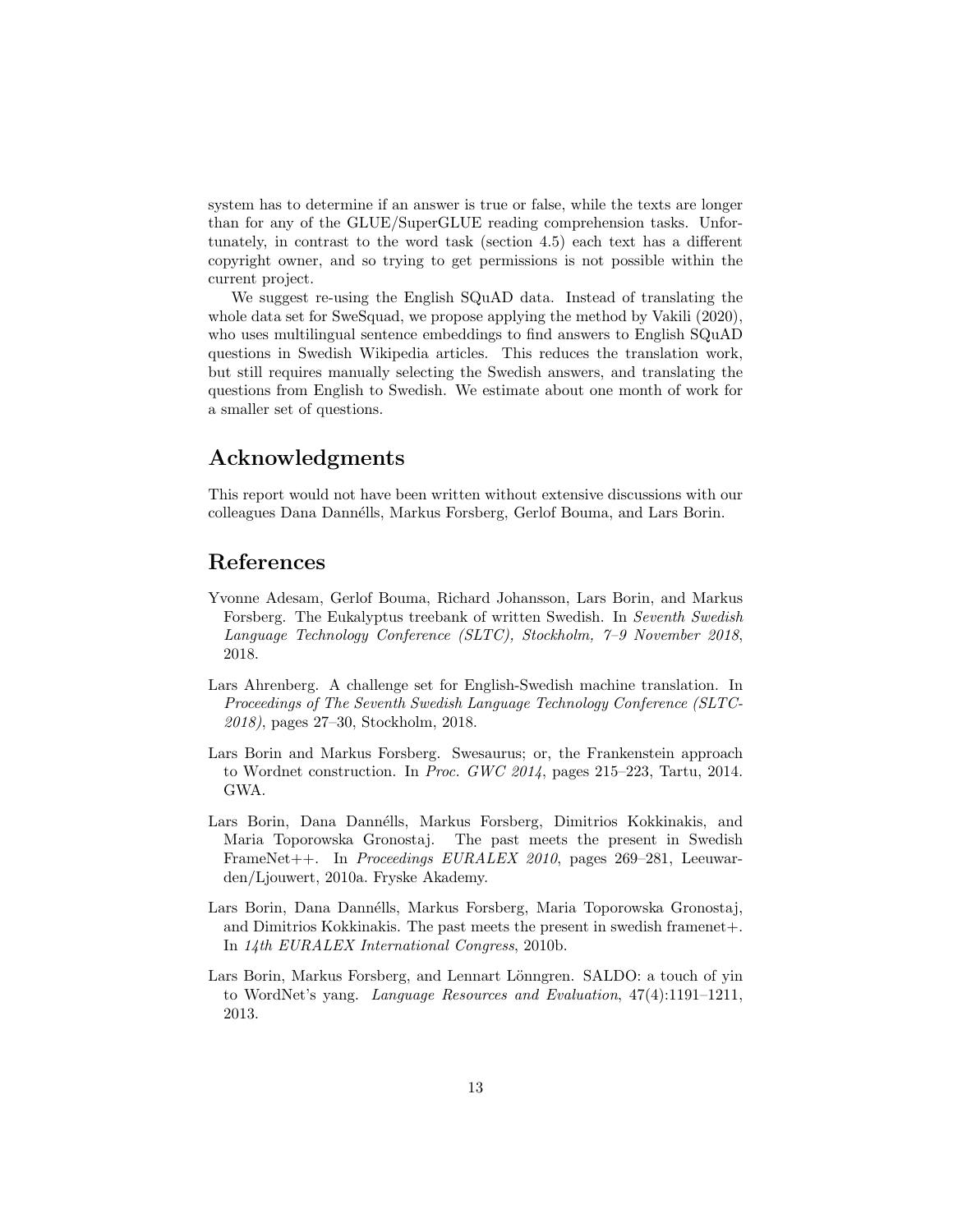- Robin Cooper, Dick Crouch, Jan Van Eijck, Chris Fox, Johan Van Genabith, Jan Jaspars, Hans Kamp, David Milward, Manfred Pinkal, Massimo Poesio, et al. Using the framework. Technical report, Technical Report LRE 62-051 D-16, The FraCaS Consortium, 1996.
- Allyson Ettinger. What bert is not: Lessons from a new suite of psycholinguistic diagnostics for language models. Transactions of the Association for Computational Linguistics, 8:34–48, 2020. doi:  $10.1162/\text{t}$ acl $\alpha$ . 00298. URL https://doi.org/10.1162/tacl\_a\_00298.
- Per Fallgren, Jesper Segeblad, and Marco Kuhlmann. Towards a standard dataset of Swedish word vectors. In SLTC 2016 Proceedings, Umeå, 2016. Umeå Univ.
- Charles J. Fillmore, Christopher R. Johnson, and Miriam R.L. Petruck. Background to Framenet. International Journal of Lexicography, 16(3):235–250, 2003.
- Tim Isbister and Magnus Sahlgren. Why not simply translate? a first Swedish evaluation benchmark for semantic similarity, 2020.
- Viggo Kann and Magnus Rosell. Free construction of a free Swedish dictionary of synonyms. In Proc. NODALIDA 2005, pages 105–110, Joensuu, 2006. University of Eastern Finland.
- Peter Ljunglöf and Magdalena Siverbo. A bilingual treebank for the FraCaS test suite. In SLTC-2012, 4th Swedish Language Technology Conference, Proceedings of the Conference, 2012.
- Nikita Nangia and Samuel R. Bowman. Human vs. muppet: A conservative estimate of human performance on the GLUE benchmark. In Proceedings of the 57th Annual Meeting of the Association for Computational Linguistics, pages 4566–4575, Florence, Italy, July 2019. Association for Computational Linguistics. doi:  $10.18653/v1/P19-1449$ . URL https://www.aclweb.org/ anthology/P19-1449.
- Bianka Nusko, Nina Tahmasebi, and Olof Mogren. Building a sentiment lexicon for Swedish. Linköping Electronic Conference Proceedings, 126(006):32—37, 2016. URL http://www.ep.liu.se/ecp/126/006/ecp16126006.pdf.
- Jacobo Rouces, Nina Tahmasebi, Lars Borin, and Stian Rødven Eide. Sen-SALDO: Creating a sentiment lexicon for Swedish. In LREC 2018, Eleventh International Conference on Language Resources and Evaluation, 7-12 May 2018, Miyazaki (Japan), Miyazaki, 2018. ELRA. ISBN 979-10-95546-00-9.
- Jacobo Rouces, Lars Borin, and Nina Tahmasebi. Creating an annotated corpus for aspect-based sentiment analysis in Swedish. In Proc. DHN 2020, pages 318–324, Aachen, 2020. CEUR-WS.org. http://ceur-ws.org/Vol-2612/ short18.pdf.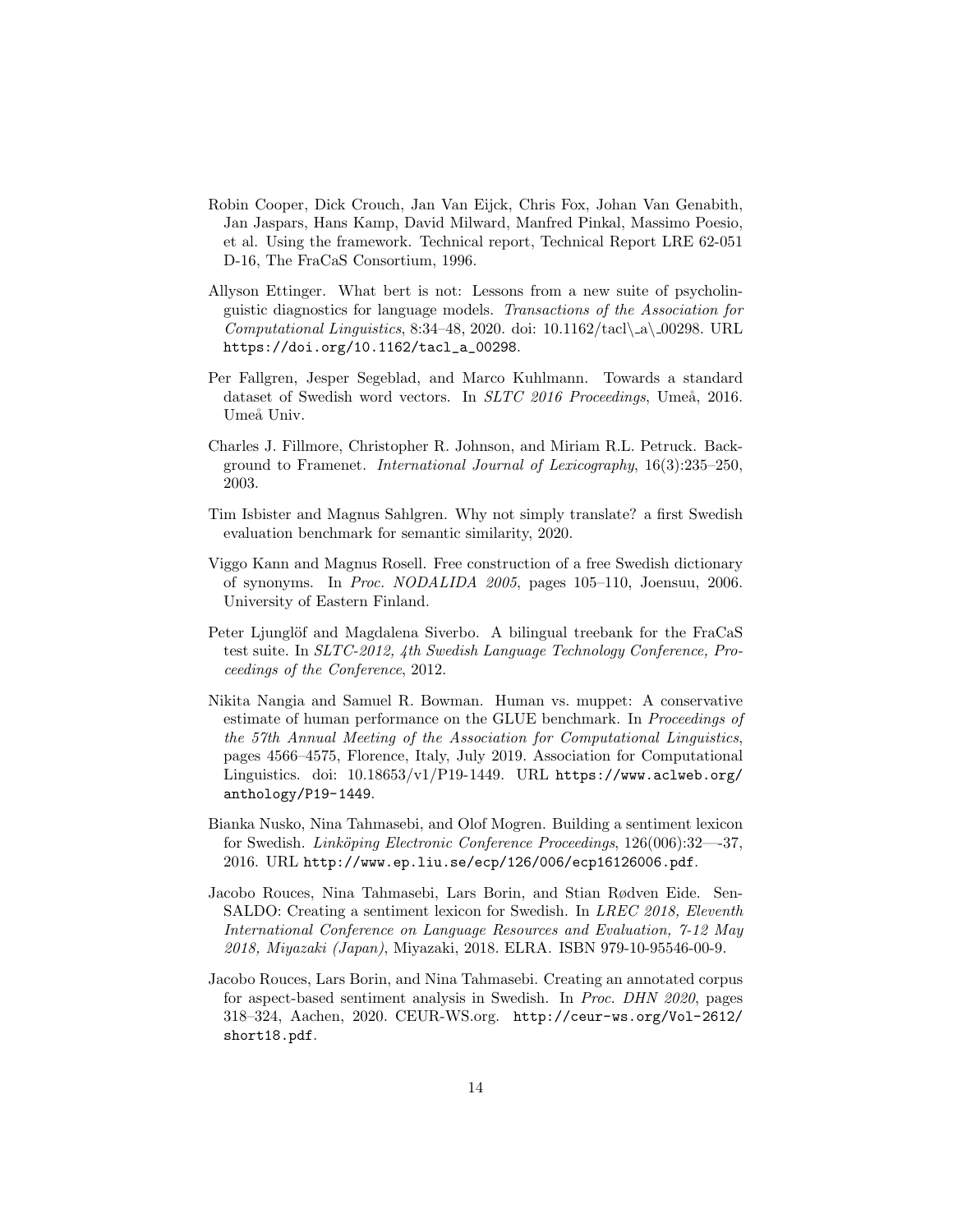- Richard Socher, Alex Perelygin, Jean Wu, Jason Chuang, Christopher D. Manning, Andrew Ng, and Christopher Potts. Recursive deep models for semantic compositionality over a sentiment treebank. In Proceedings of the 2013 Conference on Empirical Methods in Natural Language Processing, pages 1631– 1642, Seattle, Washington, USA, October 2013. Association for Computational Linguistics. URL https://www.aclweb.org/anthology/D13-1170.
- Nina Tahmasebi, Simon Hengchen, Dominik Schlechtweg, Barbara McGillivray, and Haim Dubossarsky. Swedish Test Data for SemEval 2020 Task 1: Unsupervised Lexical Semantic Change Detection, February 2020. URL https://doi.org/10.5281/zenodo.3730550.
- Thomas Vakili. A method for the assisted translation of qa datasets using multilingual sentence embeddings. Master's thesis, KTH, School of Electrical Engineering and Computer Science (EECS), 2020. http://urn.kb.se/ resolve?urn=urn:nbn:se:kth:diva-281826.
- Alex Wang, Amanpreet Singh, Julian Michael, Felix Hill, Omer Levy, and Samuel Bowman. GLUE: A multi-task benchmark and analysis platform for natural language understanding. In Proceedings of the 2018 EMNLP Workshop BlackboxNLP: Analyzing and Interpreting Neural Networks for NLP, pages 353–355, 2018.
- Alex Wang, Yada Pruksachatkun, Nikita Nangia, Amanpreet Singh, Julian Michael, Felix Hill, Omer Levy, and Samuel Bowman. SuperGLUE: A stickier benchmark for general-purpose language understanding systems. In Advances in Neural Information Processing Systems, pages 3266–3280, 2019.
- Alex Warstadt, Amanpreet Singh, and Samuel R Bowman. Neural network acceptability judgments. arXiv preprint arXiv:1805.12471, 2018.